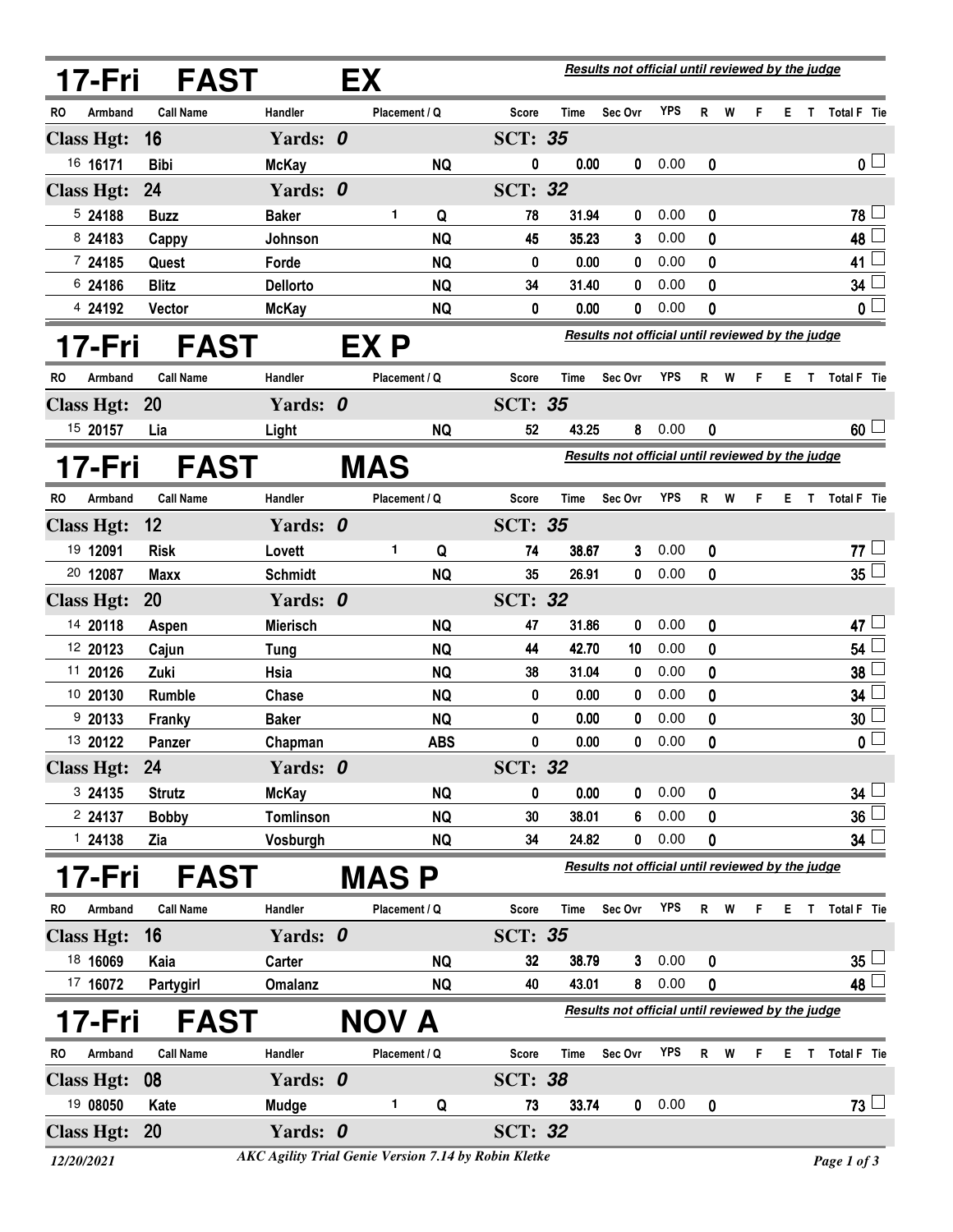| 920051                                   | Dash                                                                                         | Green            |             |               | <b>AIS</b>                                       | 0              | 0.00        | 0                                                | 0.00       | 0            |   |    |   |              |                    | 0 <sub>1</sub> |
|------------------------------------------|----------------------------------------------------------------------------------------------|------------------|-------------|---------------|--------------------------------------------------|----------------|-------------|--------------------------------------------------|------------|--------------|---|----|---|--------------|--------------------|----------------|
|                                          | Results not official until reviewed by the judge<br><b>FAST</b><br><b>NOV</b><br>17-Fri<br>B |                  |             |               |                                                  |                |             |                                                  |            |              |   |    |   |              |                    |                |
| RO<br>Armband                            | <b>Call Name</b>                                                                             | Handler          |             | Placement / Q |                                                  | Score          | Time        | Sec Ovr                                          | <b>YPS</b> | R            | W | F  | Е | $\mathsf{T}$ | <b>Total F</b> Tie |                |
| <b>Class Hgt:</b>                        | 08                                                                                           | Yards: 0         |             |               |                                                  | <b>SCT: 38</b> |             |                                                  |            |              |   |    |   |              |                    |                |
| 16 08162                                 | <b>Gibbs</b>                                                                                 | <b>Sick</b>      |             | 1             | Q                                                | 69             | 41.53       | 3                                                | 0.00       | 0            |   |    |   |              | 72 <sup>1</sup>    |                |
| 18 08012                                 | Livvy                                                                                        | Sand             |             |               | <b>NQ</b>                                        | 0              | 0.00        | 0                                                | 0.00       | 0            |   |    |   |              | 0 <sup>1</sup>     |                |
| 17 08035                                 | <b>Scout</b>                                                                                 | <b>Sweat</b>     |             |               | <b>NQ</b>                                        | 0              | 0.00        | 0                                                | 0.00       | 0            |   |    |   |              |                    | $14\perp$      |
| <b>Class Hgt:</b>                        | 16                                                                                           | Yards: 0         |             |               |                                                  | <b>SCT: 35</b> |             |                                                  |            |              |   |    |   |              |                    |                |
| 11 16169                                 | <b>Tempo</b>                                                                                 | Lyons            |             | 1             | Q                                                | 72             | 33.57       | 0                                                | 0.00       | 0            |   |    |   |              | $72\perp$          |                |
| 12 16037                                 | Lucia                                                                                        | Levenson         |             |               | <b>NQ</b>                                        | 21             | 39.46       | 4                                                | 0.00       | 0            |   |    |   |              | $25\perp$          |                |
| <b>Class Hgt:</b>                        | 20                                                                                           | Yards: 0         |             |               |                                                  | <b>SCT: 32</b> |             |                                                  |            |              |   |    |   |              |                    |                |
| 8 20025                                  | Leelu                                                                                        | Lagrou           |             | 1             | Q                                                | 66             | 24.62       | 0                                                | 0.00       | 0            |   |    |   |              | 66 <sup>1</sup>    |                |
| 5 20045                                  | <b>Peachthief</b>                                                                            | <b>Moore</b>     |             | $\mathbf{2}$  | Q                                                | 54             | 25.88       | 0                                                | 0.00       | 0            |   |    |   |              | 54                 |                |
| 7 20041                                  | Kit                                                                                          | Westfall         |             |               | <b>NQ</b>                                        | 0              | 0.00        | 0                                                | 0.00       | 0            |   |    |   |              | 0 <sup>1</sup>     |                |
| 6 20044                                  | Arrow                                                                                        | Forde            |             |               | <b>NQ</b>                                        | 22             | 35.66       | 3                                                | 0.00       | 0            |   |    |   |              | $25\,$             |                |
| 4 20179                                  | <b>MagiK</b>                                                                                 | <b>Rupe</b>      |             |               | <b>NQ</b>                                        | 0              | 0.00        | 0                                                | 0.00       | 0            |   |    |   |              |                    | 0 <sub>1</sub> |
| <b>Class Hgt:</b>                        | 24                                                                                           | Yards: 0         |             |               |                                                  | <b>SCT: 32</b> |             |                                                  |            |              |   |    |   |              |                    |                |
| 3 24027                                  | Jane                                                                                         | Larkin           |             |               | <b>NQ</b>                                        | 0              | 0.00        | 0                                                | 0.00       | 0            |   |    |   |              | 0 <sup>1</sup>     |                |
| 2 24029                                  | Keane                                                                                        | Wallace          |             |               | <b>NQ</b>                                        | 0              | 0.00        | 0                                                | 0.00       | 0            |   |    |   |              | 0 I                |                |
| 124187                                   | <b>Fawkes</b>                                                                                | Westfall         |             |               | <b>NQ</b>                                        | 49             | 42.75       | 10 <sup>°</sup>                                  | 0.00       | 0            |   |    |   |              | 59 <sup>1</sup>    |                |
| 17-Fri<br><b>FAST</b><br><b>NOV</b><br>P |                                                                                              |                  |             |               | Results not official until reviewed by the judge |                |             |                                                  |            |              |   |    |   |              |                    |                |
| <b>RO</b><br>Armband                     | <b>Call Name</b>                                                                             | Handler          |             | Placement / Q |                                                  | <b>Score</b>   | <b>Time</b> | Sec Ovr                                          | <b>YPS</b> | R            | W | F  | Е | $\mathsf{T}$ | Total F Tie        |                |
|                                          |                                                                                              |                  |             |               |                                                  |                |             |                                                  |            |              |   |    |   |              |                    |                |
| <b>Class Hgt:</b>                        | 12                                                                                           | Yards: 0         |             |               |                                                  | <b>SCT: 38</b> |             |                                                  |            |              |   |    |   |              |                    |                |
| 15 12003                                 | Taz                                                                                          | <b>Critchlow</b> |             | 1             | Q                                                | 64             | 41.15       | 3                                                | 0.00       | 0            |   |    |   |              | $67\perp$          |                |
| 14 12152                                 | <b>Talbot</b>                                                                                | <b>Critchlow</b> |             |               | <b>NQ</b>                                        | 0              | 0.00        | 0                                                | 0.00       | 0            |   |    |   |              | 44 <sup>1</sup>    |                |
| <b>Class Hgt:</b>                        | 16                                                                                           | Yards: 0         |             |               |                                                  | <b>SCT: 35</b> |             |                                                  |            |              |   |    |   |              |                    |                |
| 13 16030                                 | Sonic                                                                                        | Witmer           |             |               | <b>NQ</b>                                        | 6              | 21.22       | 0                                                | 0.00       | $\mathbf{0}$ |   |    |   |              | 6 <sup>1</sup>     |                |
| <b>Class Hgt:</b>                        | <b>20</b>                                                                                    | Yards: 0         |             |               |                                                  | <b>SCT: 35</b> |             |                                                  |            |              |   |    |   |              |                    |                |
| 10 20009                                 | <b>FX</b>                                                                                    | <b>Hartley</b>   |             | 1             | Q                                                | 59             | 37.74       |                                                  | 20.00      | 0            |   |    |   |              | $61 -$             |                |
| 17-Fri                                   | <b>FAST</b>                                                                                  |                  | <b>OPEN</b> |               |                                                  |                |             | Results not official until reviewed by the judge |            |              |   |    |   |              |                    |                |
| Armband<br>RO                            | <b>Call Name</b>                                                                             | Handler          |             | Placement / Q |                                                  | Score          | Time        | Sec Ovr                                          | YPS        | R W          |   | F. |   |              | E T Total F Tie    |                |
| <b>Class Hgt:</b>                        | 08                                                                                           | Yards: 0         |             |               |                                                  | <b>SCT: 38</b> |             |                                                  |            |              |   |    |   |              |                    |                |
| 4 08016                                  | <b>Aries</b>                                                                                 | Kletke           |             |               | <b>NQ</b>                                        | 48             | 43.40       |                                                  | 50.00      | 0            |   |    |   |              |                    | $53 \Box$      |
| <b>Class Hgt:</b>                        | $12 \overline{ }$                                                                            | Yards: 0         |             |               |                                                  | <b>SCT: 35</b> |             |                                                  |            |              |   |    |   |              |                    |                |
| 3 12165                                  | Ziva                                                                                         | Grunwald         |             |               | <b>NQ</b>                                        | 0              | 0.00        | 0                                                | 0.00       | 0            |   |    |   |              |                    | 0 <sub>1</sub> |
| <b>Class Hgt:</b>                        | 20                                                                                           | Yards: 0         |             |               |                                                  | <b>SCT: 32</b> |             |                                                  |            |              |   |    |   |              |                    |                |
| 220022                                   | Rhapsody                                                                                     | <b>Bruce</b>     |             |               | <b>NQ</b>                                        | 0              | 0.00        | 0                                                | 0.00       | 0            |   |    |   |              | $38\perp$          |                |
| 1 20174                                  | Ellie                                                                                        | Woolsey          |             |               | <b>NQ</b>                                        | 37             | 43.91       | 11                                               | 0.00       | $\mathbf{0}$ |   |    |   |              | 48 L               |                |
| 7-Fri                                    | <b>FAST</b>                                                                                  |                  |             |               | <b>OPEN P</b>                                    |                |             | Results not official until reviewed by the judge |            |              |   |    |   |              |                    |                |
| RO<br>Armband                            | <b>Call Name</b>                                                                             | Handler          |             | Placement / Q |                                                  | Score          | Time        | Sec Ovr                                          | <b>YPS</b> | R W          |   | F. |   |              | E T Total F Tie    |                |